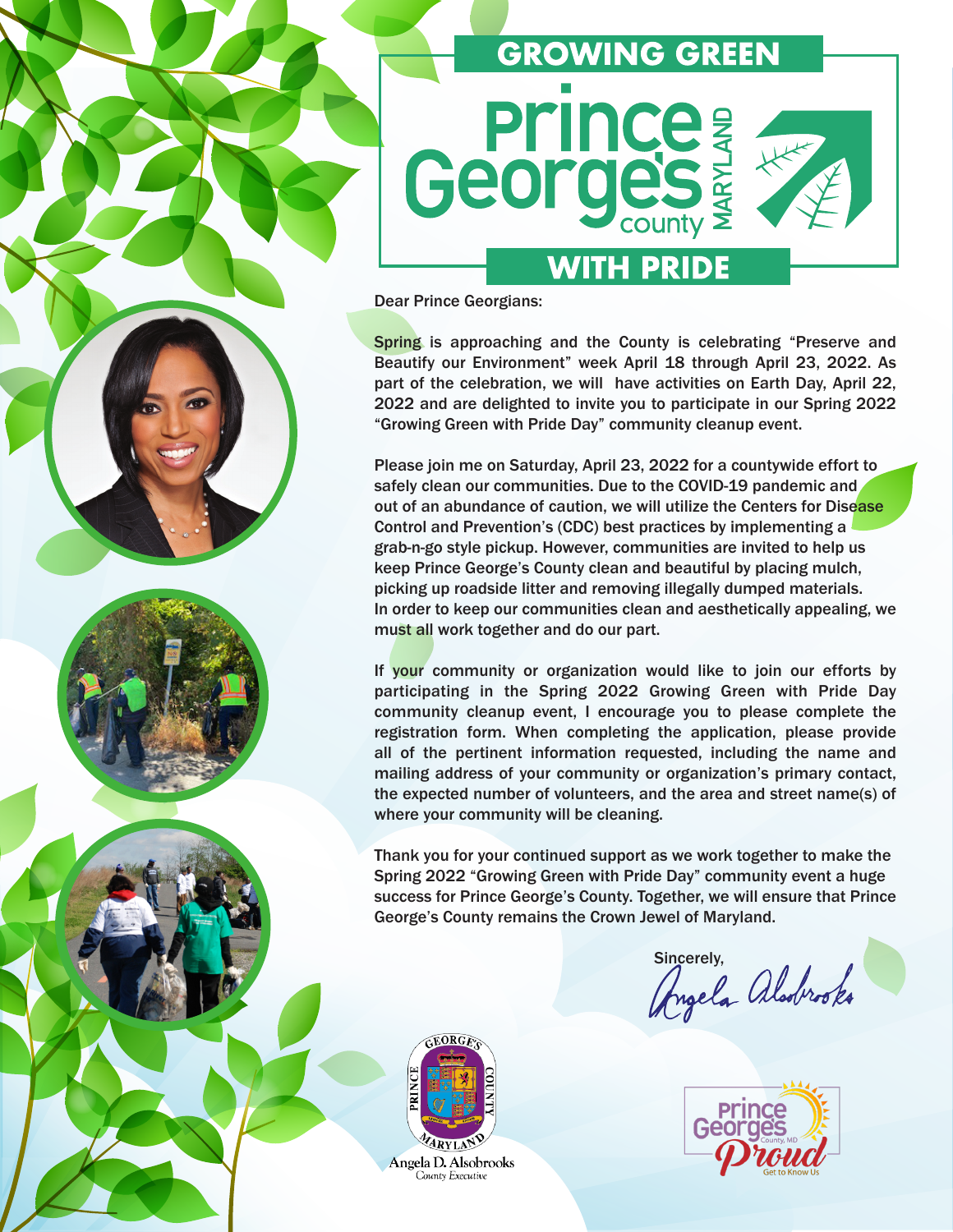

# Registration Application

## General Information *(Required/Please print neatly)*

| <b>E-mail:</b> E-mail: |  |
|------------------------|--|
|                        |  |

#### Who Owns the Site(s)? *(Please check one)*

| County                                                                                                             |
|--------------------------------------------------------------------------------------------------------------------|
| <b>M-NCPPC</b>                                                                                                     |
| <b>State</b>                                                                                                       |
| Public Areas                                                                                                       |
| Schools                                                                                                            |
| $\Box$ Other (Please specify): $\Box$                                                                              |
|                                                                                                                    |
| Did you get permission from the property owner or school<br>principal to enhance the site(s)? $\Box$ Yes $\Box$ No |
| From whom did you get permission?                                                                                  |
| Name:                                                                                                              |

|           | $\frac{1}{2}$ |  |
|-----------|---------------|--|
| Position: |               |  |
|           |               |  |
| Phone:    |               |  |
| E-mail:   |               |  |

#### Number of Volunteers Involved in Cleanup

Adults: Students: Charles Students:

#### **Supplies**

Your group will be provided with gloves, trash bags, litter grabbers and safety vests. Please leave your filled trash bags along the curbside of the roadways you identify to be cleaned. The Department of Public Works and Transportation will pick up the trash bags.

#### Mulch (6 max)

#### Name of Street(s) to Be Cleaned

Mundred Block of **Constanting Street Block of Allen Constanting Street Block** 

**Example 20 Hundred Block of Example 20 Hundred Block of** 

Hundred Block of

Hundred Block of **Exercise 2018** 

#### Terms & Conditions

We hereby agree to participate in "Growing Green with Pride" Cleanup Day in Prince George's County on Saturday, April 23, 2022, rain or shine. We understand that this beautification and street litter pickup activity provides an opportunity for community organizations, schools and businesses to partner with Prince George's County Government to celebrate community pride, volunteerism and commitment in our neighborhoods. We understand that the mulch provided by the County must ONLY be installed in public areas. In light of the current pandemic, we understand the need for and agree to practice social distancing and will wear face coverings and gloves while participating in this event.

The completion and signing of this form express our intent to perform under the conditions set forth herein.

Signature

**Organization** 

**Date** 

## E-Mail Application

You may e-mail your application to GrowingGreenwithPride@ co.pg.md.us. You will receive an e-mail notification to confirm the receipt of your application. Applications are available at https:// www.princegeorgescountymd.gov/2590/Growing-Green-With-Pride.

## Community Service Hours

Prince George's County Public School students who would like to earn service learning hours by volunteering at the community clean up may request forms from their school's guidance office and have them signed by the cleanup coordinator at their site.

## For questions related to the Registration Process, please contact:

Tonya Hairston 301-499-8641 tyhairston@co.pg.md.us